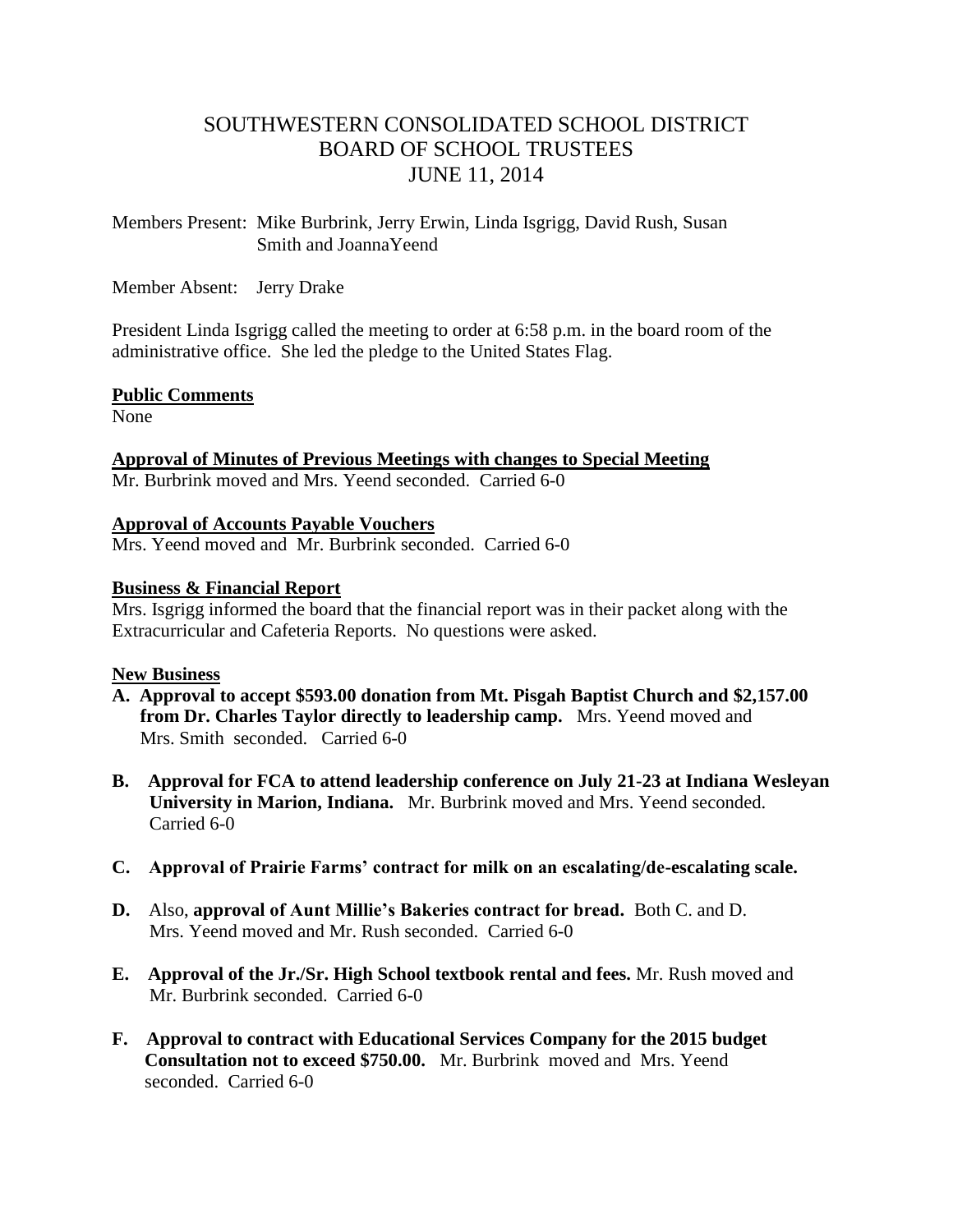- **G. Approval to apply for Title I and Title IIA federal grants.** Mrs. Yeend moved and Mr. Rush seconded. Carried 6-0
- **H. Approval to accept MK Locker Service's bid for \$7,073.50 to repaint lockers at the Jr./Sr. High School.** Mr. Burbrink moved and Mr. Rush seconded. Carried 6-0
- **I. Approval to accept the 2015 Indiana School Security Matching Grant of \$35,000.00.** Mrs. Yeend moved and Mrs. Smith seconded. Carried 6-0

## **J. Other**

 **Mrs. Maurer asked that the board approve the quote from Green-Owens Insurance for workers-comp., auto, property and umbrella insurance for \$72,156.** It only raised \$28 from last year.Mr. Burbrink moved and Mr. Rush seconded. Carried 6-0

 **Mrs. Maurer recommended approval to hold summer school classes for Supervised Agriculture Experience.** Mr. Rush moved and Mrs. Smith seconded. Carried 6-0

## **Reports and Presentations**

## **Principal Report**

Mr. Chase said that 98% of the sophomores passed the Algebra I standardized test. He also mentioned that in 2012 we only had 3 (Pass +) this year we have 14 (Pass+). He also mentioned retests are at a 42.5% pass rate. We only have 3 seniors that haven't passed their Algebra I ECA. Focus groups are ready for next school year.

Mr. Edwards informed the board that the elementary increased overall on the ISTEP in every area. Summer school will start on June 18<sup>th</sup>. Seven students are enrolled. Three of the students were within 4 points of passing. Mr. Edwards is conducting interviews for  $2<sup>nd</sup>$  grade teachers on June  $17^{\text{th}}$  and  $18^{\text{th}}$ .

## **Athletic Director Reports**

Mr. Days informed the board about elementary athletics. No purchases were made and they finished the year with over \$22,000.00 in the black.

Some highlights for the high school: Jr. High soccer had a perfect 11-0 record; 3 runners qualified for Regionals and 1 runner qualified for Semi-State;  $8<sup>th</sup>$  grade and varsity volleyball teams were county champs. Winter sports-Varsity girls county champs and MHC Champs; C team boys back to back county champs; girls basketball Shelby County player of the year-Annie Thomas. Spring sports-girls tennis won the Indian Creek invitational; girls softball best record in school history-had enough players to create a JV team; baseball best record in the past 10 years. Other players recognized: JT Sipes Shelby County soccer player of the year; Haley Temple Shelby County runner of the year.

Mr. Days also mentioned that 70% of Freshman; 65% of Sophomore, 60% Juniors, and 45% Seniors are involved in athletics. Currently there are 36 coaching positions and 14 teachers have filled those positions.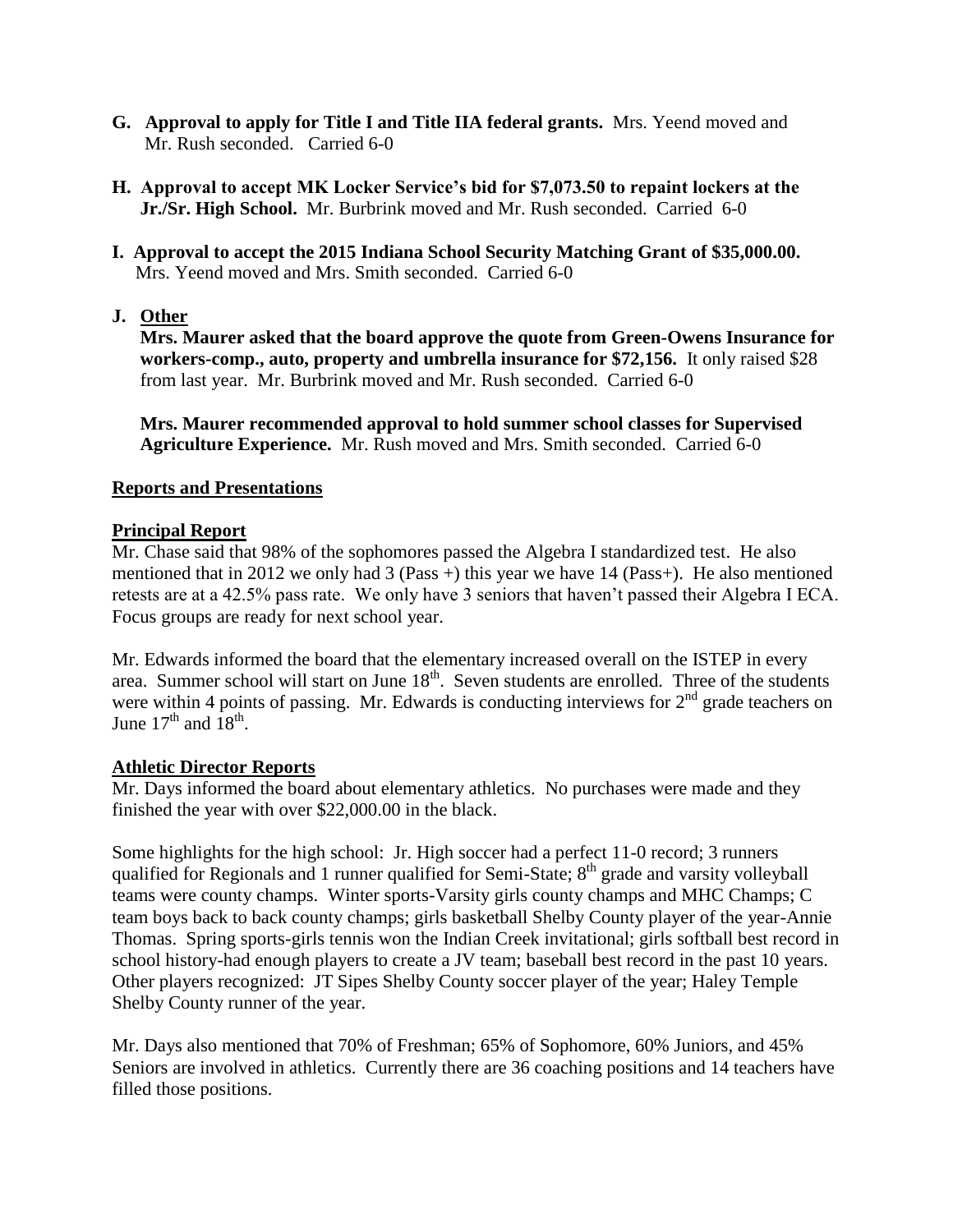Financially the athletic department is in the black. It has doubled since July  $1<sup>st</sup>$  from \$13,000 to \$26,479.96. This year Mr. Chase and Mr. Days did not hire anyone else to do the supervision. We added more student ticket takers. Home attendance has increased as we advertise more to our students and implement a cheer block where the kids can get in free to games. We have also eliminated ASSIGNORS for all officials. Thanks to Mr. Ingels for helping in so many ways this past school year.

Goals for next year: Working towards getting girls golf going again and adding a few JV soccer games. We are looking at purchasing new uniforms for our baseball, soccer, volleyball and cross country this year. We are going to try to implement a Hall of Fame for athletics. We would also like to improve our volleyball and softball facilities.

## Attendance

Mr. Days said that we have a record low 657 tardies for this past school year. In 2012 we had 1,437 tardies and in 2009 there were 1,798 tardies. It has never been under 1000. The rule on taking away driving privileges a few times has helped with that. We still have issues with  $1<sup>st</sup>$ period tardies and will tighten that up next school year. Attendance for the 2013-14 school year was 96.62%. That is the highest percentage on record.

## **Superintendent Report**

Mrs. Maurer informed the board that we currently have 41 out of district students coming to Southwestern. Last year we had 27. Facia is being painted on the high school. The administration office will be getting new carpet soon. There will be lots of items to move for that project. Other projects coming up are: 2015 budget, Title I 2014-15, Title IIA 2014-15.

## **Personnel**

# **A. Staff Leaves/Resignations/Terminations**

-Resignation of Dave Stevens as Facilities Manager effective 07-31-14.

-Resignation of Joseph Ralston as Counselor/Assistant Principal effective 07-31-14.

-Resignation of Charlie Taylor as boys Jr. High track coach.

-Retirement of Eleanor Columbe as Elementary Teacher effective 07-31-14.

Mr. Burbrink moved and Mrs. Smith seconded. Carried 6-0

## **B. Recommendations to Hire**

-Piper Hottell as Counselor for 199 days at \$42,667. The amount is her current daily rate for 199 days plus an additional \$2,000.

Mrs. Yeend moved and Mr. Rush seconded. Carried 6-0

-Matt Campbell as academic teach coach. -Chad Evans girls JV basketball coach.

Mr. Burbrink moved and Mrs. Smith seconded. Carried 6-0